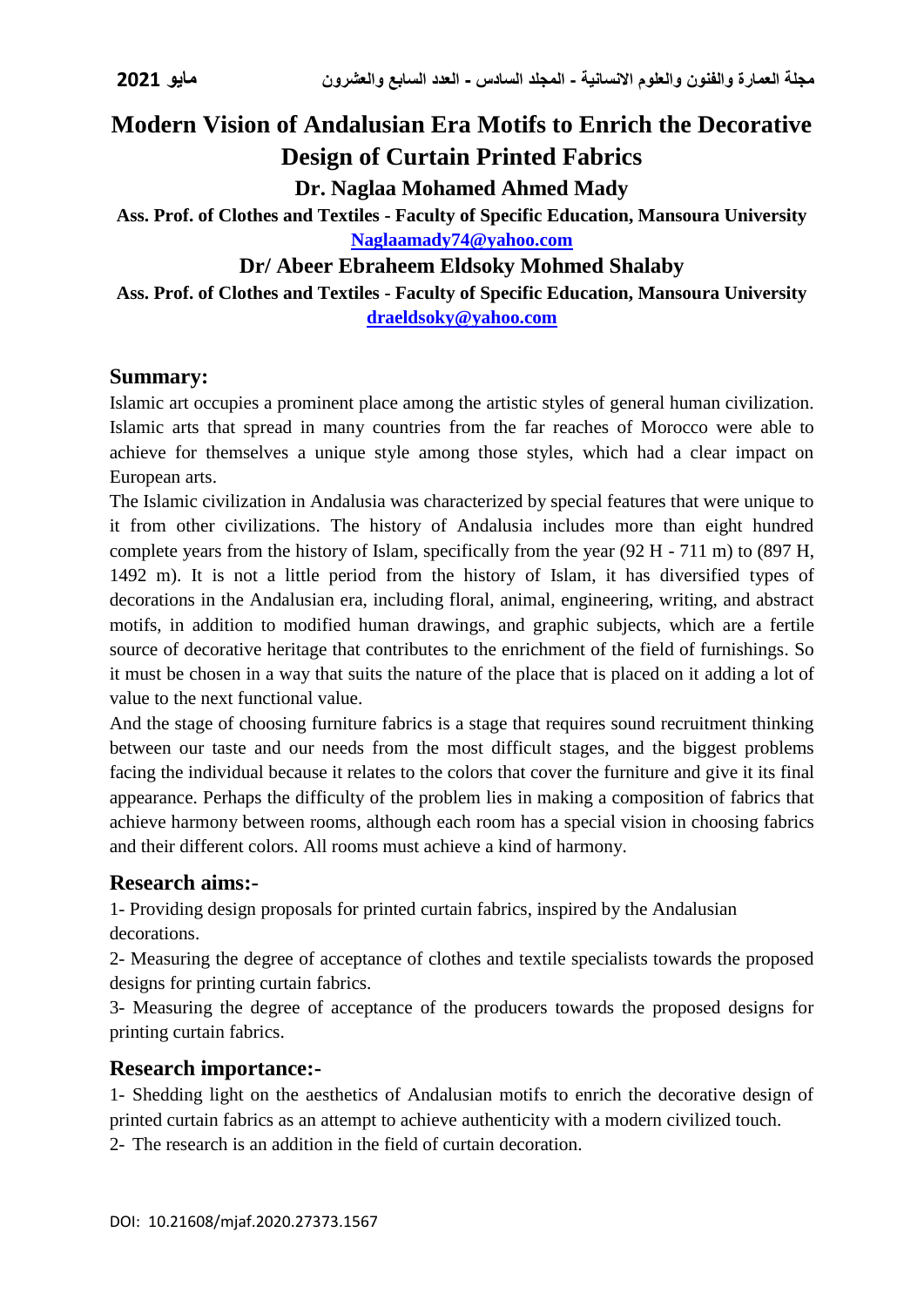3- Enriching the field of small and medium industries with decorative designs that express Islamic heritage that meets the functional and aesthetic purposes of curtain fabrics.

# **Research hypotheses**

1- There are statistically significant differences between the Mean of the evaluation of the decorative design of printed curtain fabrics from a modern view of the Andalusian motifs in achieving aspects of evaluation (as a whole) according to the opinions of specialists

2- There are statistically significant differences between the Mean of the axes of assessing the decorative design of printed curtain fabrics from a modern view of Andalusian motifs according to the opinions of specialists

3- There are statistically significant differences between the Mean of the evaluation of the decorative design of printed curtain fabrics from a modern view of the Andalusian decorations in achieving the evaluation items (as a whole) according to the opinions of consumers

4- There is a correlation between the arrangement of specialists and the disposables arrangement for the decorative design of printed curtain fabrics from a modern view of the Andalusian motifs.

# **Research Methodology:**

The research follows a descriptive approach with analysis and application to suit it to achieve the research objectives.

# **Research results and Discussion:**

First: there are ten design proposals were drawn from Andalusian motifs.

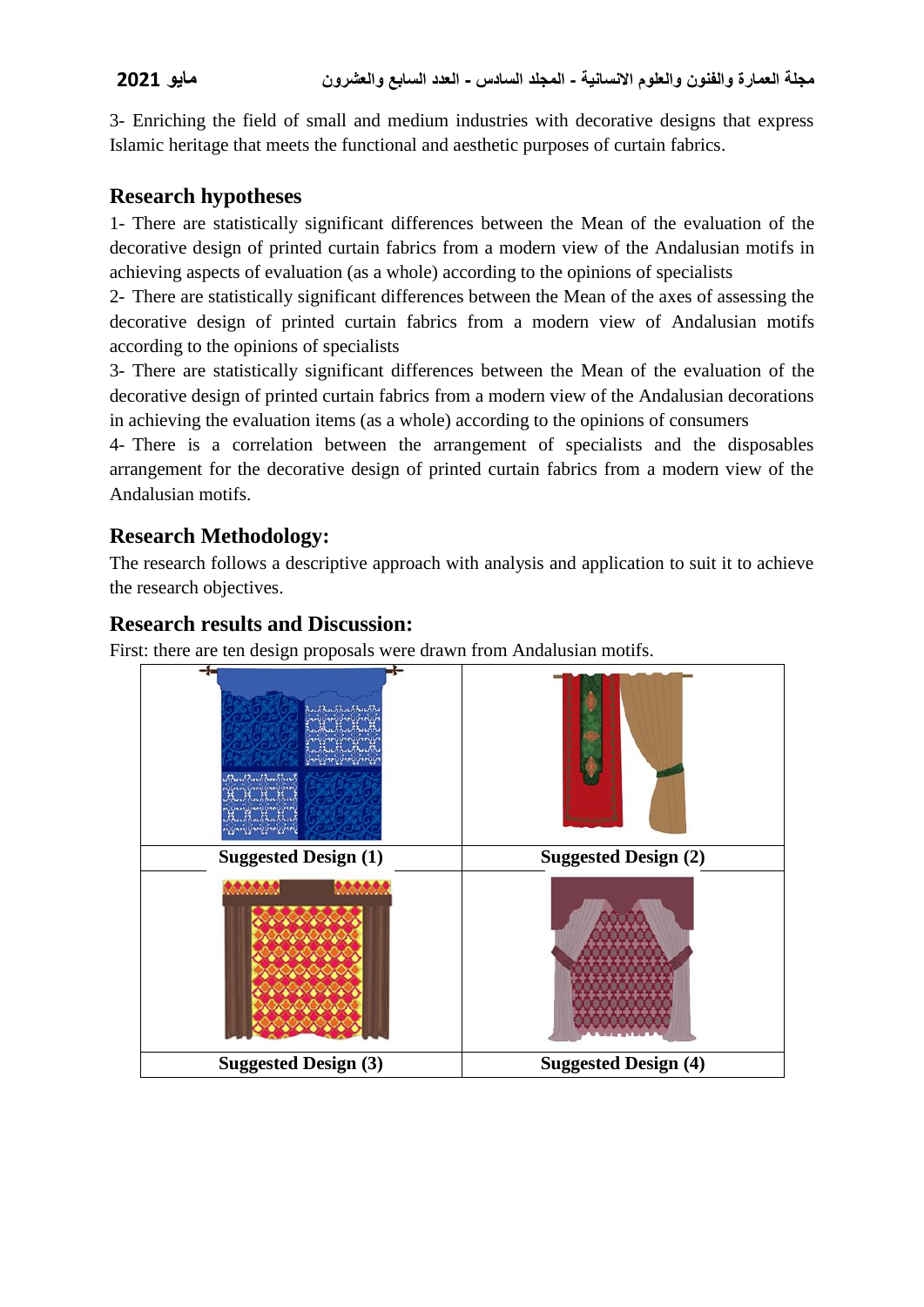| 225522552255<br><b><i>REMARKANANAN</i></b> | क्रॅ<br>क्रैंडि              |
|--------------------------------------------|------------------------------|
| <b>Suggested Design (5)</b>                | <b>Suggested Design (6)</b>  |
|                                            |                              |
| <b>Suggested Design (7)</b>                | <b>Suggested Design (8)</b>  |
|                                            |                              |
| <b>Suggested Design (9)</b>                | <b>Suggested Design (10)</b> |

**The first imposition** There are statistically significant differences between the Mean of the evaluation of the decorative design of printed curtain fabrics from a modern view of the Andalusian motifs in achieving aspects of evaluation (as a whole) according to the opinions of specialists

To verify this hypothesis, according to the opinions of specialists the variance analysis of the average decorative design of printed curtain fabrics was calculated from a modern view of the Andalusian motifs in achieving the evaluation aspects (as a whole) and the following table shows that:

|                          | Sum of<br>Squares | df  | Mean Square | F      | Sig. |
|--------------------------|-------------------|-----|-------------|--------|------|
| <b>Between</b><br>Groups | 1366.996          | 9   | 151.888     | 26.531 | .000 |
| <b>Within Groups</b>     | 1374.000          | 240 | 5.725       |        |      |
| Total                    | 2740.996          | 249 |             |        |      |

**ANOVA**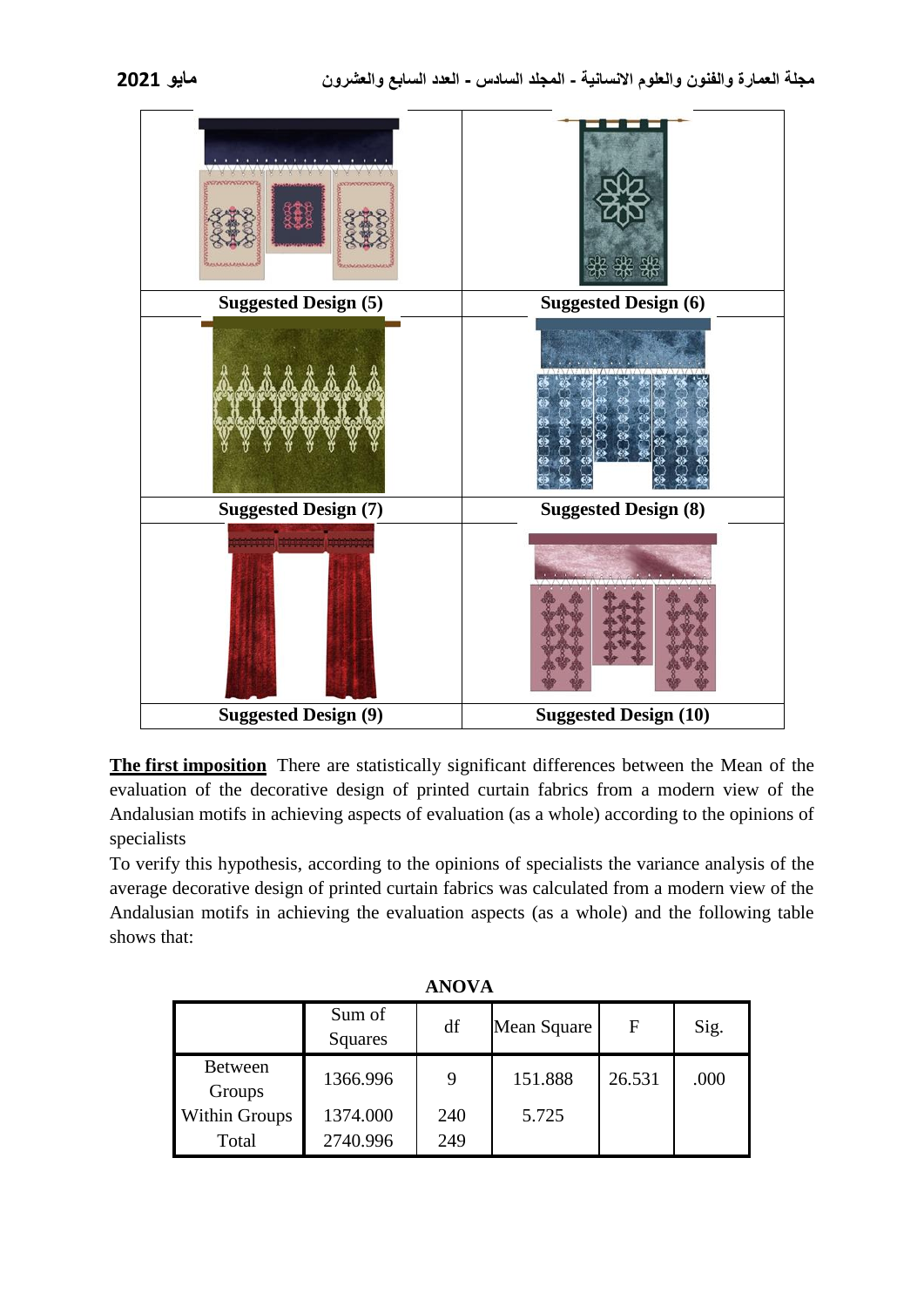The results of the previous table indicate that the value of (F) was (26,531) which is according to the opinions of specialists a statistically significant value, which indicates that there are differences between the evaluation of the decorative design of printed curtain fabrics from a modern view of the Andalusian motifs in achieving aspects of evaluation (as a whole)..

The following table shows the Mean and the quality factor of the evaluation of the decorative design of printed curtain fabrics from a modern view of the Andalusian decorations in achieving aspects of evaluation (as a whole) according to the opinions of specialists.

|               | N  | Mean  | <b>Std. Deviation</b> | <b>Quality factor</b> | Arrange the<br>designs |
|---------------|----|-------|-----------------------|-----------------------|------------------------|
| Design $(1)$  | 25 | 62.40 | 1.63                  | 96.00                 | $\overline{4}$         |
| Design $(2)$  | 25 | 58.00 | 1.00                  | 89.23                 | 9                      |
| Design $(3)$  | 25 | 60.48 | 3.69                  | 93.05                 | 6                      |
| Design $(4)$  | 25 | 63.80 | 1.26                  | 98.15                 | $\overline{2}$         |
| Design $(5)$  | 25 | 59.08 | 3.51                  | 90.89                 | 8                      |
| Design $(6)$  | 25 | 63.04 | 1.86                  | 96.98                 | 3                      |
| Design $(7)$  | 25 | 57.56 | 2.74                  | 88.55                 | 10                     |
| Design $(8)$  | 25 | 64.72 | 0.61                  | 99.57                 |                        |
| Design $(9)$  | 25 | 59.60 | 2.52                  | 91.69                 | 7                      |
| Design $(10)$ | 25 | 61.36 | 2.90                  | 94.40                 | 5                      |

### **Descriptives**

From the previous it is clear that the best decorative design for printed curtains fabrics from a modern view of the Andalusian decorations in achieving the evaluation aspects (as a whole) is (design: No. 8) and less designs (design: No. 7) and in light of the foregoing the first hypothesis of the research, which states: There are statistically significant differences between the Mean of the evaluation of the decorative design of printed curtain fabrics from a modern view of the Andalusian motifs in achieving the aspects of the evaluation (as a whole), according to the opinions of specialists.

**The second imposition** There are statistically significant differences between the Mean of the axes of assessing the decorative design of printed curtain fabrics from a modern view of Andalusian motifs according to the opinions of specialists

To verify this hypothesis according to the opinions of specialists the various analysis of the average axes of the decorative design evaluation for printed curtain fabrics was calculated from a modern view of Andalusian decorations and the following table shows that :

|                          | Sum of<br>Squares | df             | Mean Square | F     | Sig. |
|--------------------------|-------------------|----------------|-------------|-------|------|
| <b>Between</b><br>Groups | 92.807            | $\overline{2}$ | 46.404      | 4.328 | .014 |
| <b>Within Groups</b>     | 2648.189          | 247            | 10.721      |       |      |
| Total                    | 2740.996          | 249            |             |       |      |

**ANOVA**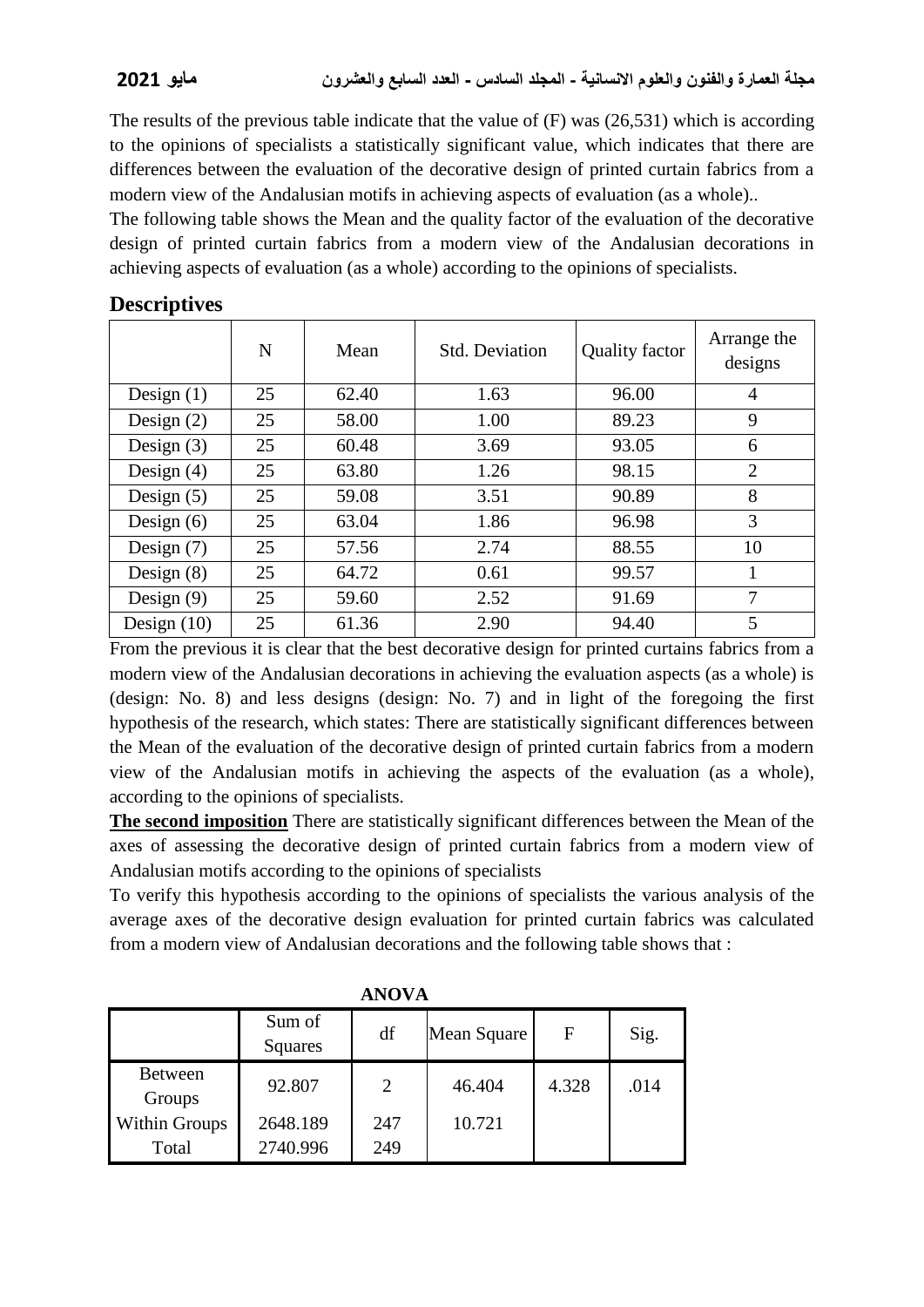The results of the previous table indicate that the value of (F) was (4.328), which is a statistically significant value, which indicates that there are differences between the axes of the decorative design of printed curtain fabrics from a modern view of Andalusian motifs according to the opinions of specialists. The second hypothesis of research can be accepted.

**The third imposition** There are statistically significant differences between the Mean of the evaluation of the decorative design of printed curtain fabrics from a modern view of the Andalusian decorations in achieving the evaluation items (as a whole) according to the opinions of consumers

To verify this hypothesis, the various analysis of the average evaluation of the decorative design of printed curtain fabrics was calculated from a modern view of the Andalusian decorations in achieving the evaluation items (as a whole), according to the opinions of consumers and the following table shows that:

|                          | Sum of<br>Squares | df  | Mean Square | F      | Sig. |
|--------------------------|-------------------|-----|-------------|--------|------|
| <b>Between</b><br>Groups | 304.738           | 9   | 33.860      | 13.305 | .000 |
| Within Groups            | 305.385           | 120 | 2.545       |        |      |
| Total                    | 610.123           | 129 |             |        |      |

**ANOVA**

The results of the previous table indicate that the value of (F) was (13.305) which is a statistically significant value, indicating that there are statistically significant differences between the Mean of the decorative design evaluation of printed curtain fabrics from a modern view of Andalusian motifs in achieving evaluation items (as a whole) according to opinions Consumables.

The following table shows, according to the opinions of consumers the Mean and the coefficient of the quality of the decorative design of printed curtain fabrics from a modern view of the Andalusian motifs in achieving evaluation items (as a whole).

|               | N  | Mean   | <b>Std. Deviation</b> | Quality factor | Arrange the<br>designs |
|---------------|----|--------|-----------------------|----------------|------------------------|
| Design $(1)$  | 25 | 146.54 | 1.39                  | 97.69          | 3                      |
| Design $(2)$  | 25 | 144.77 | 1.83                  | 96.51          | 7                      |
| Design $(3)$  | 25 | 147.38 | 1.26                  | 98.26          | $\overline{2}$         |
| Design $(4)$  | 25 | 143.69 | 1.70                  | 95.79          | 9                      |
| Design $(5)$  | 25 | 145.69 | 1.49                  | 97.13          | 5                      |
| Design $(6)$  | 25 | 143.23 | 1.59                  | 95.49          | 10                     |
| Design $(7)$  | 25 | 148.23 | 1.09                  | 98.82          | 1                      |
| Design $(8)$  | 25 | 145.00 | 2.00                  | 96.67          | 6                      |
| Design $(9)$  | 25 | 144.08 | 1.98                  | 96.05          | 8                      |
| Design $(10)$ | 25 | 145.85 | 1.34                  | 97.23          | $\overline{4}$         |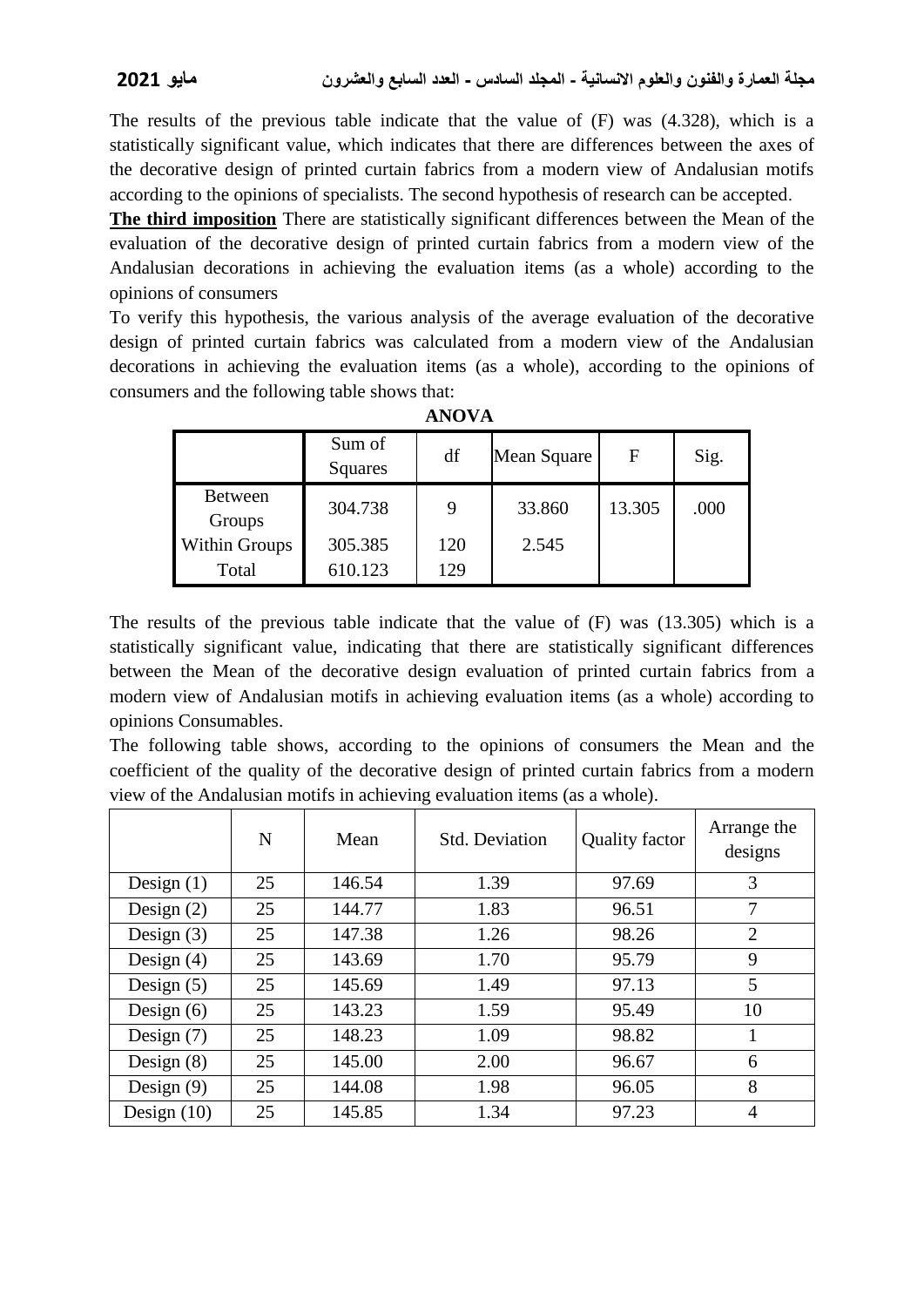We find that the best decorative design for printed curtains fabrics from a modern view of the Andalusian decorations in achieving the evaluation items (as a whole) is (design: No. 7) and less designs (design: No. 6) In light of the foregoing, the third hypothesis of the research, which states that there are statistically significant differences between the Mean of the evaluation of the decorative design of printed curtain fabrics from a modern view of Andalusian decorations in achieving the evaluation items (as a whole) according to the opinions of consumers.

**The fourth imposition** There is a correlation between the arrangement of specialists and the disposables arrangement for the decorative design of printed curtain fabrics from a modern view of the Andalusian motifs.

The researcher calculated the coefficient of the rank of Spearman between the arrangement of specialists and disposables for the decorative design of printed curtain fabrics from a modern view of the Andalusian motifs, as shown in the following table:

| <b>Rank correlation</b><br>coefficient of Spearman  | <b>Consumables</b> | <b>Specialists</b> | the design    |
|-----------------------------------------------------|--------------------|--------------------|---------------|
|                                                     | 3                  | $\overline{4}$     | Design $(1)$  |
|                                                     | 7                  | 9                  | Design $(2)$  |
|                                                     | $\overline{2}$     | 6                  | Design $(3)$  |
| Relational relationship at level (0.01)<br>$0.469*$ | 9                  | $\overline{2}$     | Design $(4)$  |
|                                                     | 5                  | 8                  | Design $(5)$  |
|                                                     | 10                 | 3                  | Design $(6)$  |
|                                                     |                    | 10                 | Design (7)    |
|                                                     | 6                  |                    | Design $(8)$  |
|                                                     | 8                  | 7                  | Design (9)    |
|                                                     |                    | 5                  | Design $(10)$ |

The results of the previous table indicate that: the correlation between the arrangement of each of the specialists and consumers in the light of the evaluation axes for each of them reached a value ( $t = 0.469$ ) which is statistically significant at the level of significance (0.05) which is a direct relationship ,P that is, there is a compatibility between the evaluation from a scientific point of view and the process. Thus, the researcher can accept the hypothesis that "there is a correlation between the arrangement of specialists and the arrangement of disposables for the decorative design of printed curtain fabrics from a modern view of Andalusian motifs."

# **Recommendations:**

1- Attention to the decorative heritage of Islamic art in Andalusia in the field of curtains and furnishings decoration.

2- Attention to everything new in the field of printing for clothes and textiles.

3- Opening fields for small industries in the field of furniture and supporting them by the responsible authorities.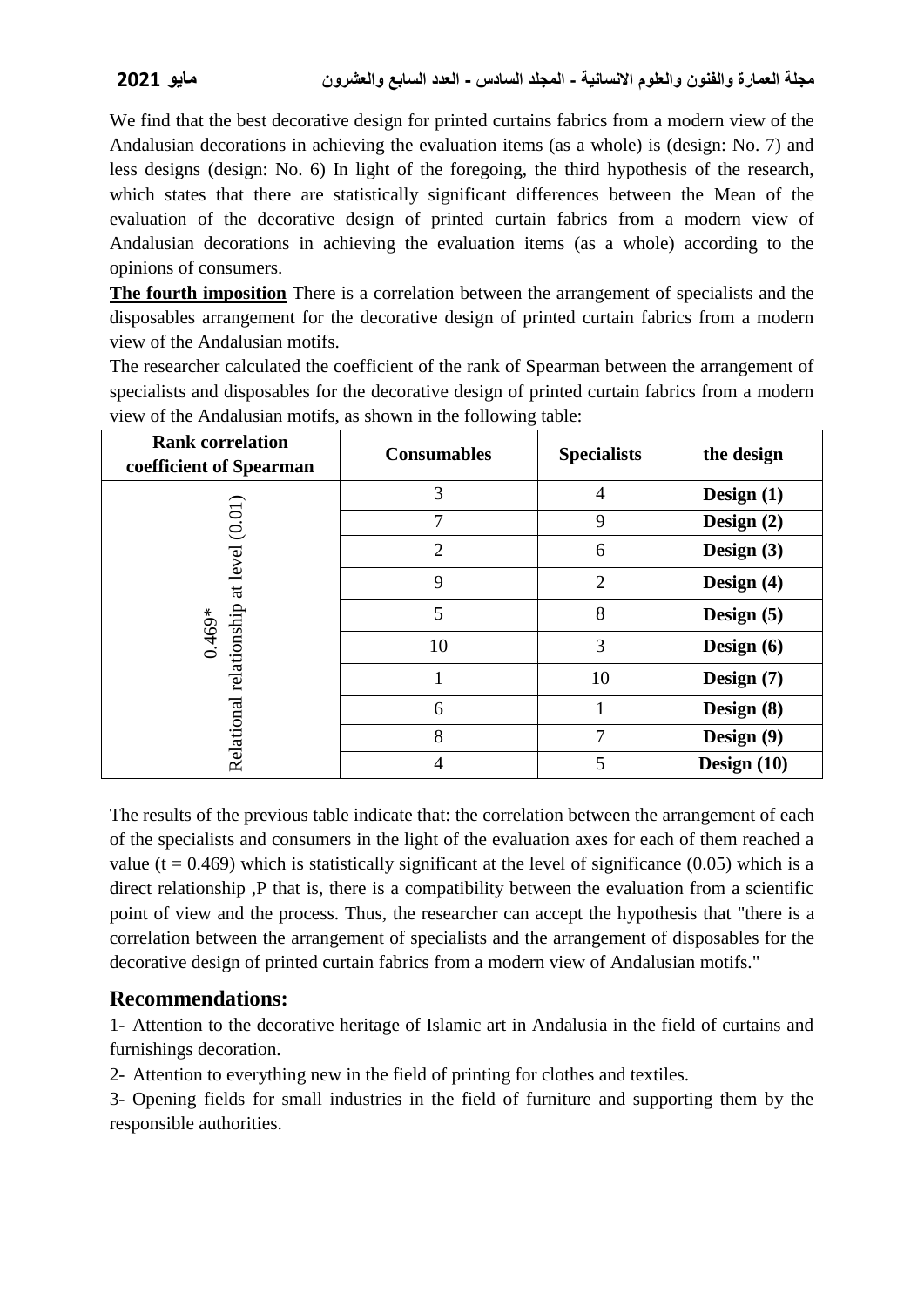### **References:**

- **Abu Aleaynayn, Marafat Aabd Alfatah** : 'Imkaniat Alrabt bayn Altasmimat Almansuijih bi'uslub Alqatifat Almuzdawijah Wbed 'Asalib Almuealajah Alkimiayiyah lilhusul Alaa Qiam Faniyat Mubtakirat li'Aqmshat Alsatayir ". Meglate olom wa fnon Drasate wa behooth, jameat Helwan, mg20, eladd 1 ( 2008m)

- **Abu Aleaynayn, Marafat Aabd Alfatah** : " tasmim aqmashat tuslih lilsatayir bi'uslub mubtakar ean tariq aibtiead ainzilaqat allahamat alzaayidih biastikhdam biwaqi allahamat". Meglate olom wa fnon Drasate wa behooth, jameat Helwan, mg14, eladd 3 ( 2002m)

-**Abu Rasi, Rahab Aabd Allh** : " Alzakharif Al'iislamiat Kamasadar Litasmim Wahadat 'Athath Mueasira ". risalat majstir, jamieat almalik sueud, alriyad (2008m)

- **Alraazi, Mohamad bin Abi Bikur**: "Mkhtar Alshah". Dar 'Iihya' Alturath Alearabi, Bayrut (1999m)

-**Alsurjani, Raghb** : " Qisat Al'undulus min Alfath 'Iilaa Alsqwt". Altibeat Al'uwalaa, Muasasat Aqra Lilnashr Waltawzie Waltarjimat, Alqahr (2011m)

-**Alsamman , Samiat Ltyf :** " Mafrushat Almanzil Waldaykur Alddakhili". Altabeat Al'uwlaa, Dar Alqilam Lilnashr, Al'iimarat(2003)

- **Alsuwaydan, Tariq Mohama :**" Al'undulus Alttarikh Almusawr". Altibea 4, Al'iibdae Alfikri, Alkuayt (2010m).

-**Altantawiu ,Samir 'Ahmad ; Matr 'Ahmad 'Amin Mustafa** : " Aljawanib Alfaniyat Walaiqtisadiat li'Aqmshat Alsatayir Almuntijat min Khalt Baed Alalyaf Alsinaeia ". Meglate olom wa fnon Drasate wa behooth, jameat Helwan, mg19, eladd 4 ( 2007m)

- **Anis, Ebraheem wa Aakhroon** :"Almoagam Alwaseet', Altabaa 3, Mgmaa Allghah Alarabia g1 ( 1985m)

-**Bykr, Batrishia Tarjamat Jawhr, Sidiyq mhmd** : "Almnsujat Al'iislami". Hayyat 'Abu Zabi lilthaqafat Walturath Altabeat Al'uwlaa(2011m)

- **Jaefar Sawzan ; Alzahrani, Khayra Aiwad eawdih** : " Dirasat Zukharif Altiraz Alaindilsii Watawzifiha fi 'Iithra' Almalabis Alnisayiya Bialtatriz Alalii ". majalat bihawth altarbiat alnaweiati, jamieat almansurati, aleadad alttasie eashar, ynayr(2011m)

- **Hasan, Limaya' Hasan Aali** :" Eibtikar Tasmimat Muqtabisah min Alzakharif Aleithmaniah Watawzifiha Lethra' Tiknulujia Altasmim Alzukhrifaa Waltatriz Biastikhdam Alhasib Alali ". resalat docyorah gheer manshorah, koleyat al ektisad al manzely jameat Helwan( 2002m).

-**Abd Alhadi, Adali Muhamad. & Aldraysa, Muhamad Abd Allh** Mbadi Altasmim wa Allawn ". maktabat almujtamaa alearabii lilnashr waltawzie , Altibeaa al'uwalaa, al'urdun (2009m).

- **Aalam, Shayama' Samir Muhamad** : " Alaistifadat min Zakharif Aleasr Alaindilsi fe Eibtikar Tasmimat Zakhrafiah Mutarazah Kisinaeat Saghira ". Resalat majsteer gheer manshorah, koleyat al ektisad al manzely jameat Helwan ( 2008m ).

- **Farghli, Zaynab Abd Alhafiz** : " Almafrushat Almanzilia ( Aikhtiaruha wa Tanfidhiha )". maktabat alshaqri lilnashr waltawzie , alriyad ( 2010m)

-**Maldwnadw, Basiliu Babun** Tarjamat **Manufi, Eali 'Iibrahim** Murajaeat **Alhadadi, Muhamad Hamiza :** "Alfun Al'iislamia Fi Alandls(1) Alzakhrifat Alhandasia ". Altabeat Al'uwlaa, Almajlis Al'aelaa Lilthaqafah, Alqahrh(2002m)